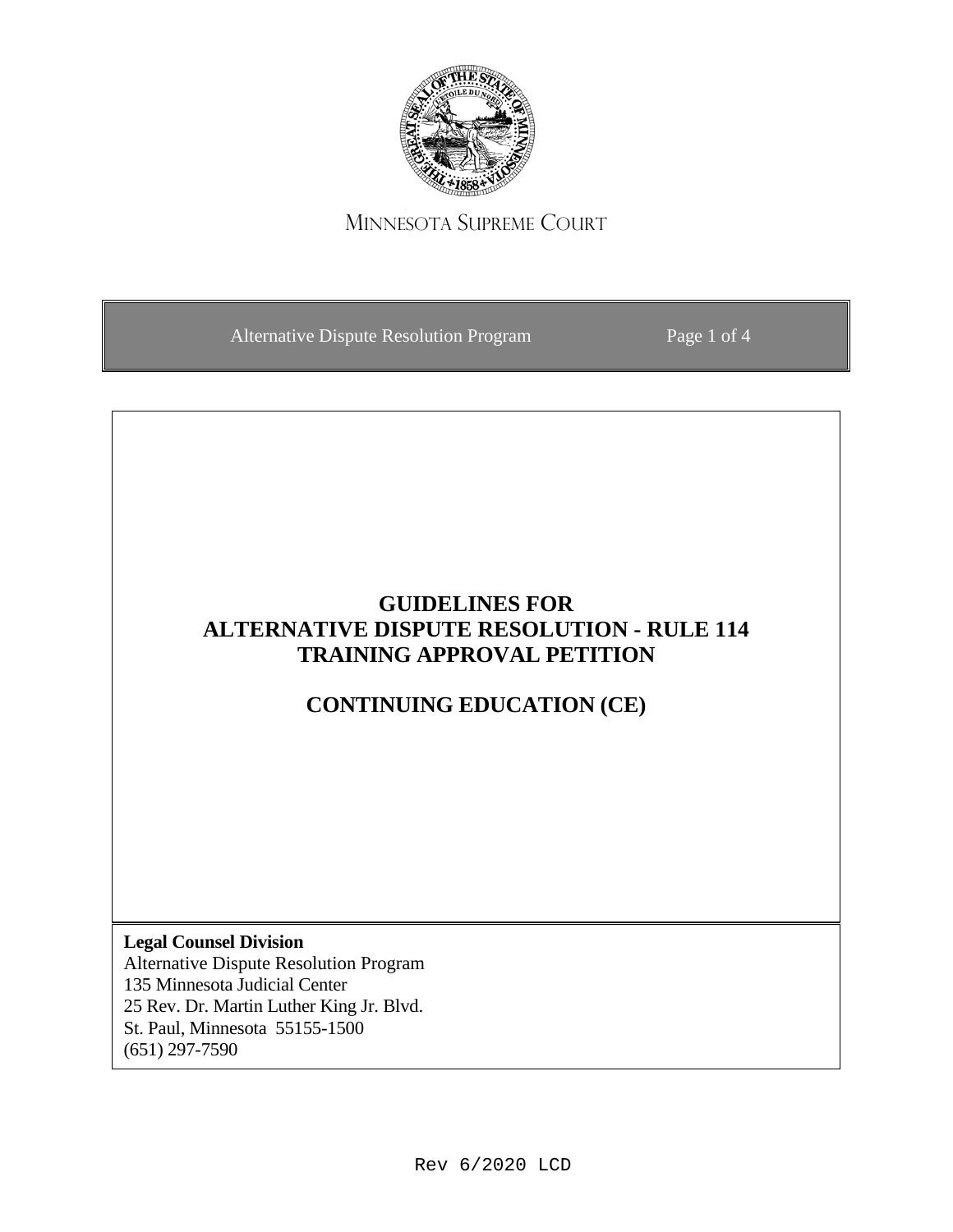The Minnesota General Rules of Practice, Rule 114.13(g) requires neutrals to complete continuing education (CE) that address alternative dispute resolution subjects. CE trainings *do not* have to be certified unlike the courses required to meet the 30 and 40 hour training requirements, but must be directly related to ADR processes. Neutrals who are listed on a facilitative or hybrid services roster are required to take 18 hours per three-year reporting period. Neutrals who are on any of the other panels listed exclusively on an evaluative or adjudicative roster are required to take 9 hours per three-year reporting period. Neutrals who are listed on both a facilitative/hybrid and evaluative or adjudicative roster are required to take no more than 18 hours per three-year reporting period.

The ADR Ethics Board has interpreted the CE training provision of Rule 114.13(g) to mean ADR CE trainings are those that *are directly related to ADR processes.* Trainings certified for ADR CE must address some aspect of an ADR process in order to qualify for CE certification.

## **APPLICATION REQUIREMENTS**

- 1. CE trainings *do not* have to be certified. Certification is offered to ensure participants are attending a training that meets the CE requirement under  $114.13(g)$ , and so the ADR Program has knowledge of what trainings are being offered and by whom. Legal Counsel Division (LCD) maintains a list of certified trainings.
- 2. The number of hours certified will be based on each contact hour of training. A contact hour shall consist of no less than a sixty minute class session. The number of hours certified will not include time spent on meals, breaks, homework assignments, or unrelated activities.
- 3. To qualify for Continuing Education (CE) credit, a training shall have significant, current intellectual or practical content and shall consists of an organized program of learning directly related to the practice of ADR, ADR skills, the professional responsibility or ethical obligations of neutrals, or the elimination of bias in neutral work.
- 4. CE shall be conducted by an individual or group qualified by practical or academic experience to teach, lecture, make presentations, or develop courses.
- 5. The training or activity should be structured on sound educational principles.
- 6. An in-person training shall be presented and attended in a suitable classroom setting. A training presented via video recording, simultaneous broadcast, teleconference, or audiotape, or available on-demand or by podcast, may be approved provided that it complies with the above rules. No training will be approved which involves solely correspondence work or self-study.
- 7. The training or activity shall be at least one hour in length.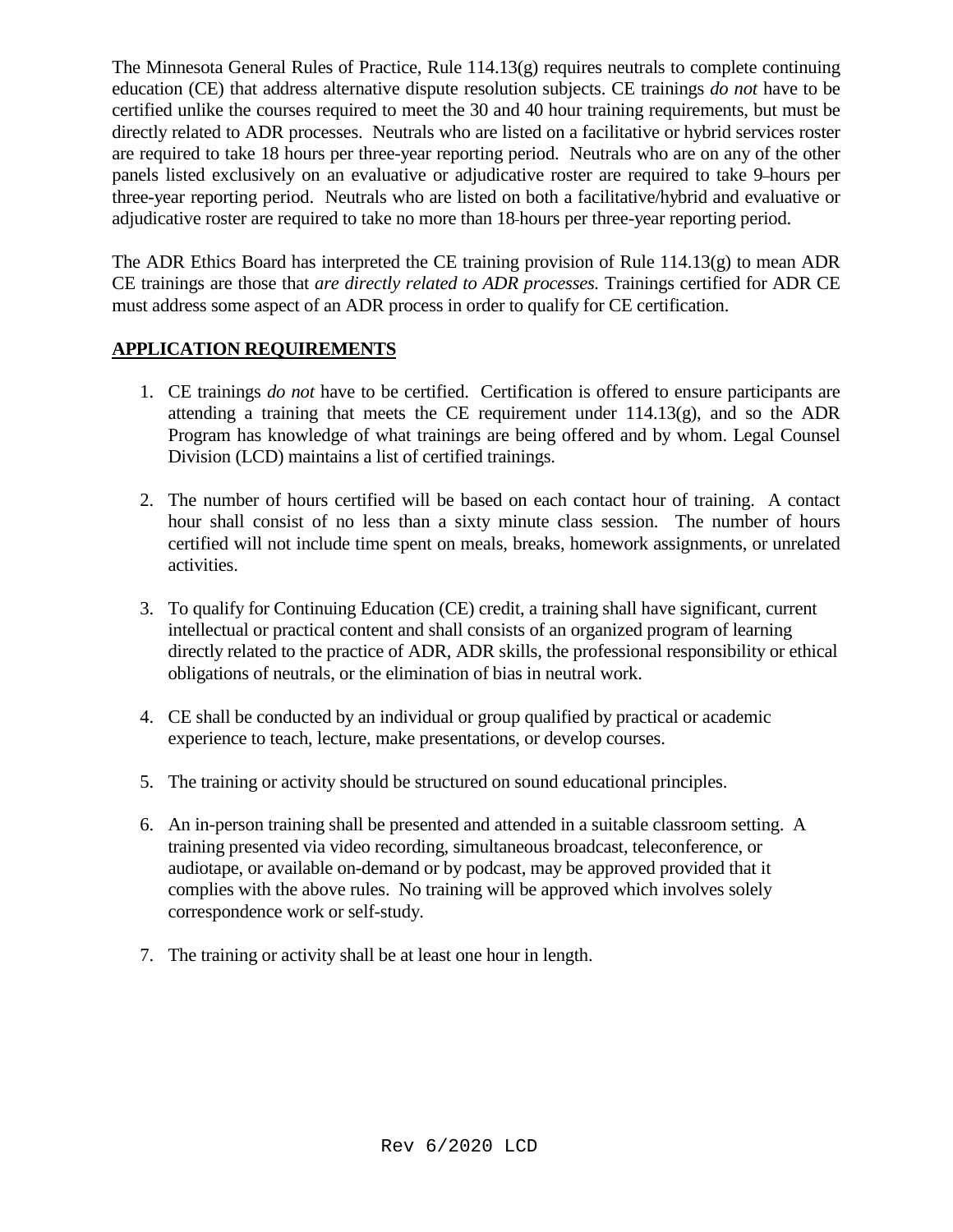# **MINNESOTA JUDICIAL BRANCH**

# ALTERNATIVE DISPUTE RESOLUTION - RULE 114

CONTINUING EDUCATION TRAINING APPROVAL PETITION

#### **TRAINING INFORMATION**

| Title:                                                             |      |
|--------------------------------------------------------------------|------|
| Date(s): $\qquad \qquad$                                           |      |
| Location:                                                          |      |
| Sponsor:                                                           |      |
| Coordinator:                                                       |      |
|                                                                    |      |
| Address:                                                           |      |
|                                                                    |      |
| Telephone:                                                         | Fax: |
| Email:                                                             |      |
| $\Box$ I agree to receive a signed, scanned, copy of the approval. |      |

#### **INSTRUCTION HOURS**

 $\text{Total number of instruction hours } (60 \text{ minutes of instruction} = 1 \text{ credit hour})$ 

## **TRAINING CONTENT**

Trainings that provide continuing education for approved neutrals should focus on technique. Explain how this training is directly related to the practice of ADR.

\_\_\_\_\_\_\_\_\_\_\_\_\_\_\_\_\_\_\_\_\_\_\_\_\_\_\_\_\_\_\_\_\_\_\_\_\_\_\_\_\_\_\_\_\_\_\_\_\_\_\_\_\_\_\_\_\_\_\_\_\_\_\_\_\_\_\_\_\_\_\_\_\_\_\_\_\_\_\_

\_\_\_\_\_\_\_\_\_\_\_\_\_\_\_\_\_\_\_\_\_\_\_\_\_\_\_\_\_\_\_\_\_\_\_\_\_\_\_\_\_\_\_\_\_\_\_\_\_\_\_\_\_\_\_\_\_\_\_\_\_\_\_\_\_\_\_\_\_\_\_\_\_\_\_\_\_\_\_

\_\_\_\_\_\_\_\_\_\_\_\_\_\_\_\_\_\_\_\_\_\_\_\_\_\_\_\_\_\_\_\_\_\_\_\_\_\_\_\_\_\_\_\_\_\_\_\_\_\_\_\_\_\_\_\_\_\_\_\_\_\_\_\_\_\_\_\_\_\_\_\_\_\_\_\_\_\_\_